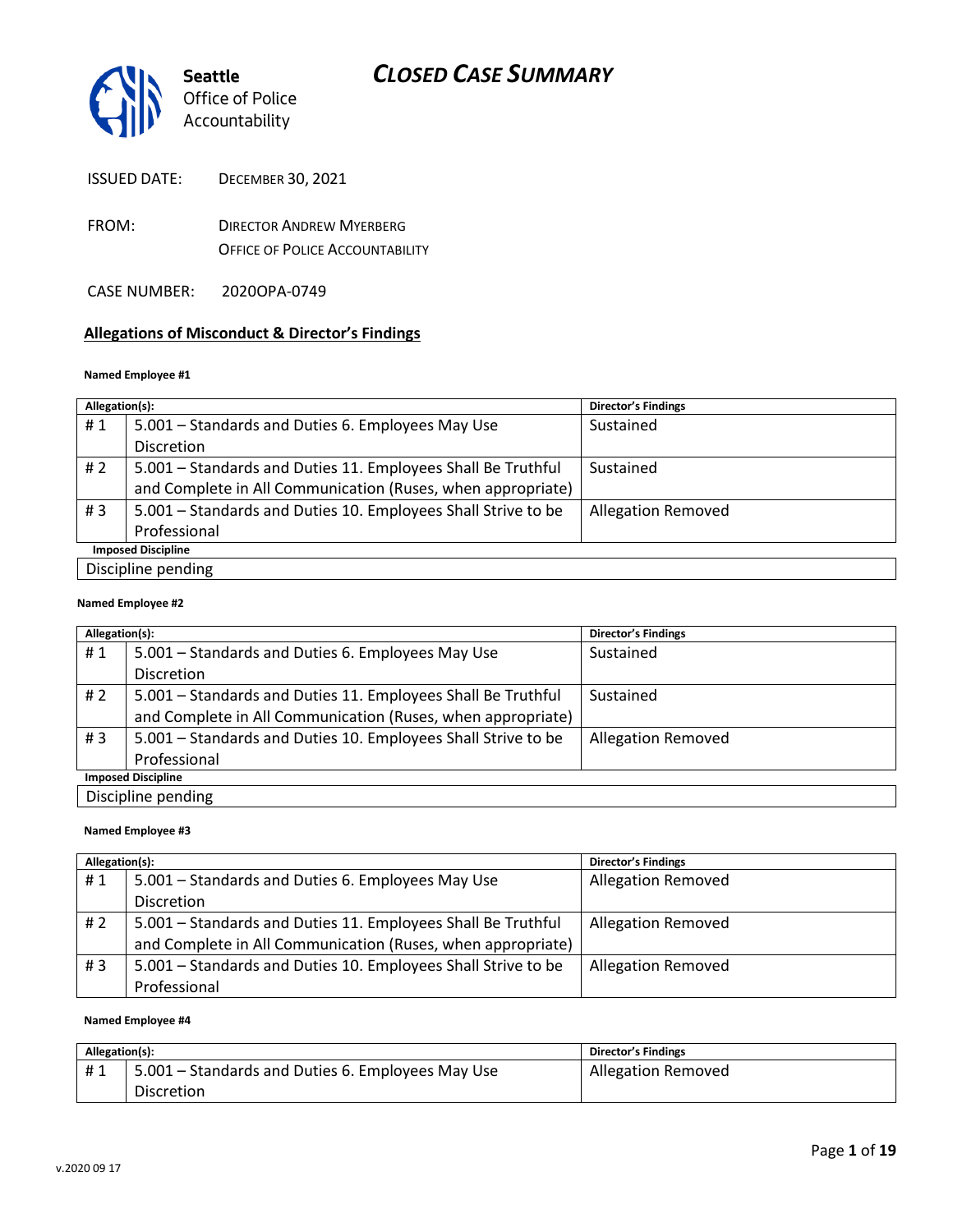

**Seattle** *Office of Police Accountability*

# *CLOSED CASE SUMMARY*

OPA CASE NUMBER: 2020OPA-0749

| # 2 | 5.001 - Standards and Duties 11. Employees Shall Be Truthful  | <b>Allegation Removed</b> |
|-----|---------------------------------------------------------------|---------------------------|
|     | and Complete in All Communication (Ruses, when appropriate)   |                           |
| #3  | 5.001 - Standards and Duties 10. Employees Shall Strive to be | <b>Allegation Removed</b> |
|     | Professional                                                  |                           |

#### **Named Employee #5**

| Allegation(s): |                                                               | <b>Director's Findings</b> |
|----------------|---------------------------------------------------------------|----------------------------|
| #1             | 5.001 – Standards and Duties 6. Employees May Use             | <b>Allegation Removed</b>  |
|                | <b>Discretion</b>                                             |                            |
| # 2            | 5.001 - Standards and Duties 11. Employees Shall Be Truthful  | <b>Allegation Removed</b>  |
|                | and Complete in All Communication (Ruses, when appropriate)   |                            |
| #3             | 5.001 – Standards and Duties 10. Employees Shall Strive to be | <b>Allegation Removed</b>  |
|                | Professional                                                  |                            |

#### **Named Employee #6**

| Allegation(s): |                                                               | <b>Director's Findings</b> |
|----------------|---------------------------------------------------------------|----------------------------|
| #1             | 5.001 – Standards and Duties 6. Employees May Use             | <b>Allegation Removed</b>  |
|                | <b>Discretion</b>                                             |                            |
| #2             | 5.001 - Standards and Duties 11. Employees Shall Be Truthful  | <b>Allegation Removed</b>  |
|                | and Complete in All Communication (Ruses, when appropriate)   |                            |
| # $3$          | 5.001 - Standards and Duties 10. Employees Shall Strive to be | <b>Allegation Removed</b>  |
|                | Professional                                                  |                            |

## *This Closed Case Summary (CCS) represents the opinion of the OPA Director regarding the misconduct alleged and therefore sections are written in the first person.*

### **EXECUTIVE SUMMARY:**

It was alleged that Named Employee #1 may have overseen the inappropriate use of a ruse during the 2020 protests. It was further alleged that Named Employee #2 improperly supervised the ruse and that Named Employees #3 through #6 violated policy by participating in the ruse.

### **SUMMARY OF INVESTIGATION:**

### **A. Background and Initial Review**

On November 18, 2020, OPA received an email from a journalist requesting information concerning radio transmissions allegedly made by SPD officers on June 8, 2020 concerning "spotting and then following a group of armed Proud Boys who were downtown and then were potentially on their way to Cal Anderson Park." The journalist stated the following: "You might recall that on June 8th, this was the day the SPD vacated the East Precinct. There was radio chatter that the Proud Boys were heading to Capitol Hill and protesters began building barricades and arming themselves." The journalist also provided a screenshot of a June 9, 2020 Seattle Times article that referenced a rumored appearance of the Proud Boys that never materialized. The journalist lastly provided audio recordings of the alleged SPD transmissions to OPA.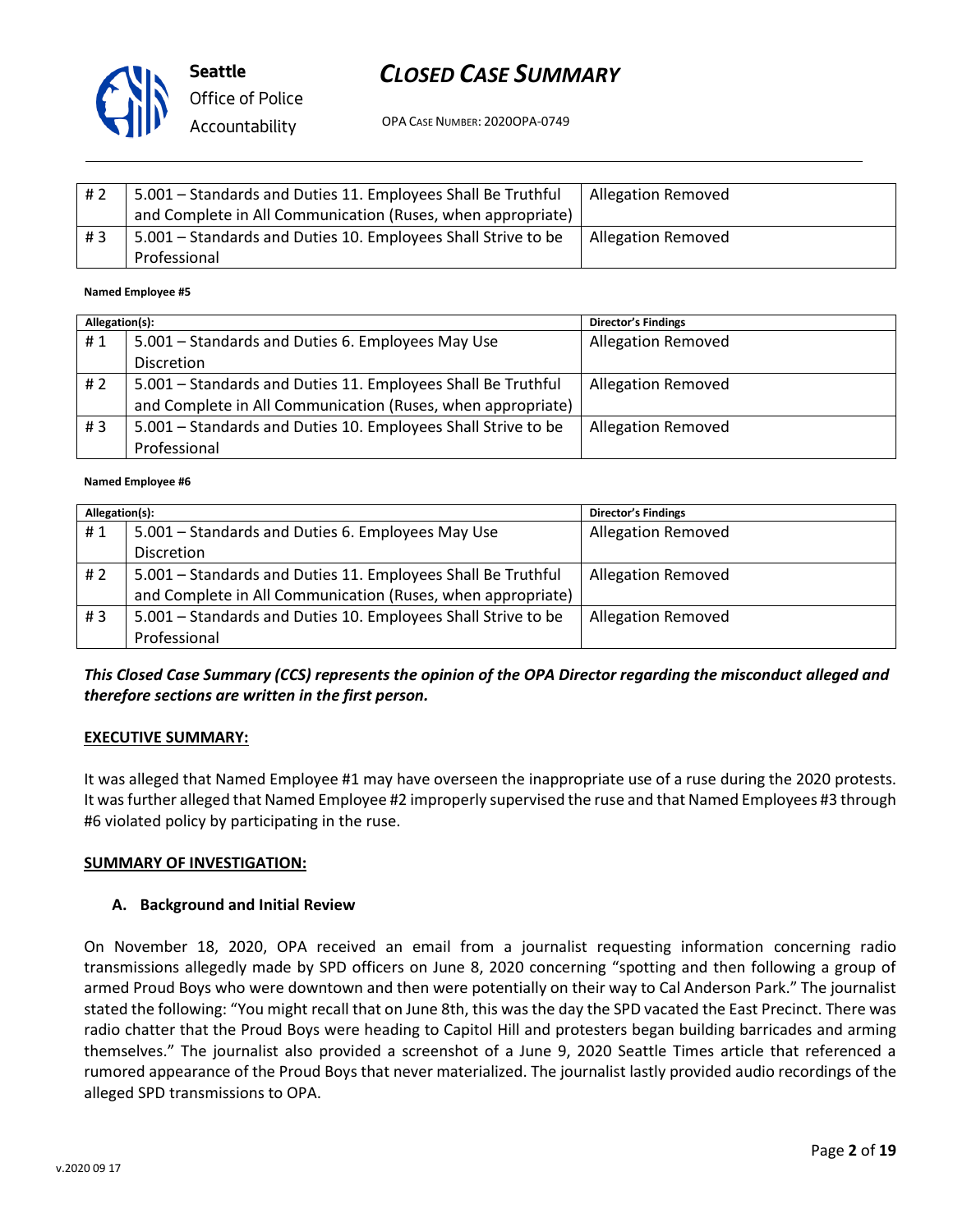

OPA CASE NUMBER: 2020OPA-0749

The radio transmissions in question were between a dispatcher and a number of other individuals who referred to themselves as "one Alpha," "one Adam," "three Echo," and "one Charlie." The relevant content of the transmissions with timestamps is listed below:

### **9:24:50 PM**

- *Voice 1 - Dispatcher*: One Alpha?
- *Voice 2 – Officer (1 Alpha)*: So, we're gonna be the one taking my group down around city hall to monitor the group of the proud boys gathering right now. It's small, but we don't need any other units at this time.

### **9:25:16 PM**

• *Voice 3 – Officer (3 Echo)*: Three Echo - We're in the area as well. We'll float around that area just in case, so we monitor everything.

### **9:29:00 PM**

• *Voice 1 - Dispatcher*: Received. One Alpha advising this is a fairly small group for now. They may be marching around the City Hall, jail area.

### **9:31:54 PM**

• *Voice 3 – Officer (3 Echo)*: Three Echo. Yeah just for your information. Small group, possible Proud Boys. Ah, it looks like a few of them might be open carry but right now they seem pretty peaceful.

### **9:32:09 PM**

• *Voice 1 - Dispatcher*: Radio copy. Advising just a small group of possibly Proud Boys, but it looks like everybody is staying peaceful for now.

### **9:42:06 PM**

- *Voice 2 – Officer (1 Alpha)*: Just updating. The crowd size is kinda holding steady. A few more stragglers joining every so often.
- *Voice 4 – Officer (1 Adam)*: One Adam. This is TAC four. We are using it to monitor the gathering at City Hall.

### **9:43:51 PM**

• *Voice 2 – Officer (1 Alpha)*: Was that for our group? Do you think those are other Proud Boys coming down here. It seems like they are starting to muster up, maybe thinking about marching around.

### **9:44:07 PM**

• *Voice 5 – Officer (2 Charlie)*: Two Charlie affirmed. They look associated with that group that you are monitoring.

### **9:49:45 PM**

• *Voice 2 – Officer (1 Alpha)*: One Alpha, Alpha. It looks like they are going to stay on the sidewalk. Go with the flow of traffic. At this point all they are carrying is maybe a flag. I haven't seen any long weapons, maybe one. Carrying one maybe sidearm on a holster.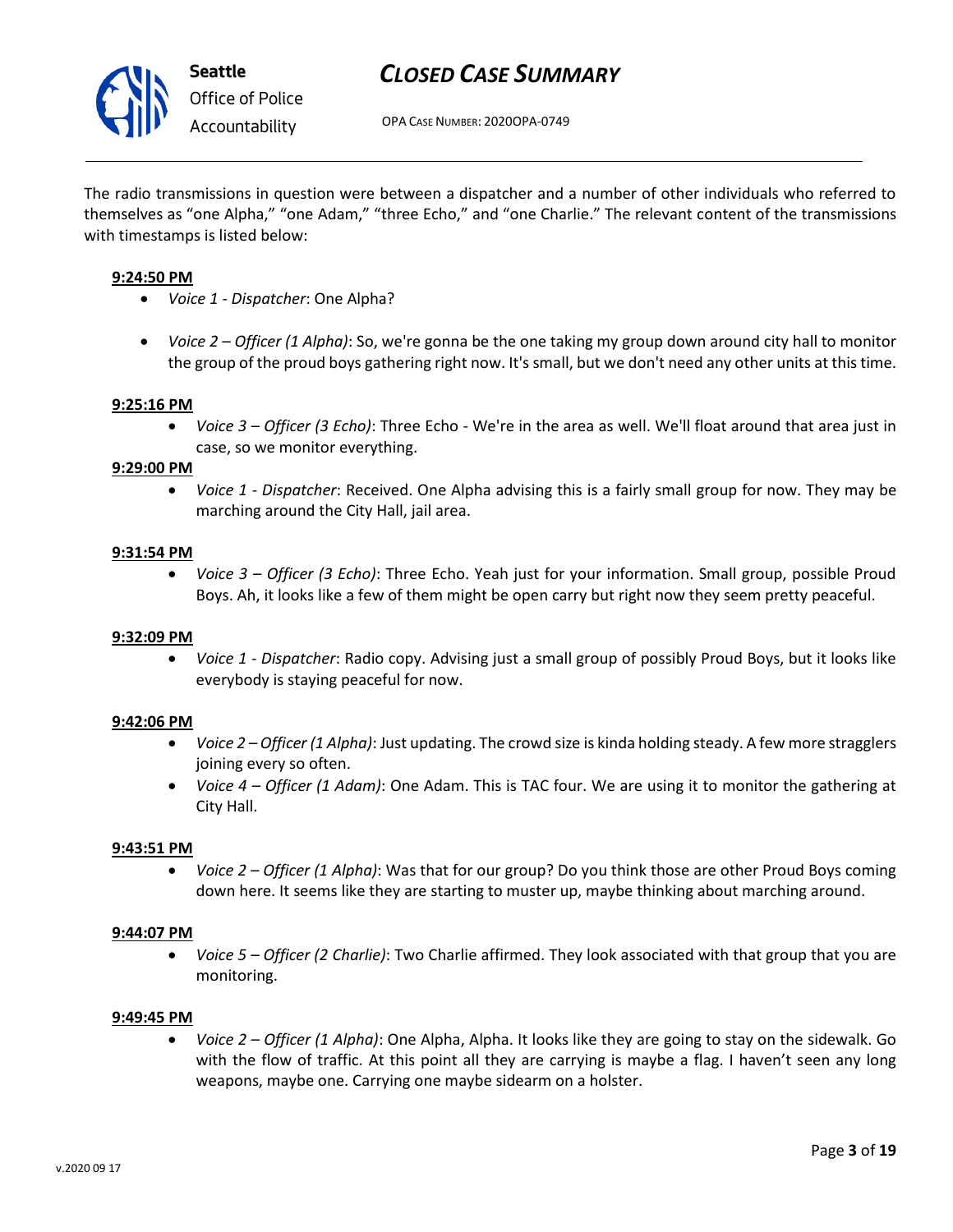

OPA CASE NUMBER: 2020OPA-0749

### **9:54:10 PM**

• Voice 2 – Officer (1 Alpha): One Alpha to radio. Just be advised the group is very boisterous tonight so if you get some calls about some kind of menacing verbiage. That is all it is.

### **10:03:25 PM**

• Officer (Unknown Call Sign): Hey can you give me a call on my login? We need to talk about what's going on down here.

### **10:14:32 PM**

• *Voice 2 – Officer (1 Alpha)*: Hearing from the Proud Boys group. They are not very happy with the response in the audience. They may be looking for somewhere else for confrontation…

Two OPA investigators began an initial inquiry into SPD radio communications on June 8. OPA listened to the radio transmissions provided by the journalist and reviewed Body Worn Video (BWV) from the evening of June 8. OPA could not initially identify any SPD officers that may have communicated about the Proud Boys and did not locate any evidence suggesting that the Proud Boys were actually in or around CHAZ/CHOP on that evening. The only mention of the Proud Boys found by OPA appeared to be from a call made to 911 by a community member.

OPA informed the journalist of the above on November 30, 2020, and asked if the journalist had any additional information concerning the source of the audio recordings and, specifically, why they were labeled as "SPD Command 1" by the website from which they were obtained. OPA indicated that it would be continuing to look into this matter. The journalist called OPA in early December 2020 and said that he did not have any further information concerning the source of the recordings. The journalist indicated that, in his perspective, things were going fine in CHAZ/CHOP until people in the crowd heard reports that the Proud Boys were coming. The journalist stated that, when this occurred, it seemed like everyone in the crowd who owned guns went to get theirs and the event went from being peaceful to something entirely different.

OPA senior management discussed the information that was known and the outstanding questions concerning the radio transmissions. While the journalist stated that he did not want to file a formal complaint, OPA initiated an intake investigation into this matter on December 15, 2020.

### **B. OPA Intake**

OPA was informed by the Communications Section that the TAC 4 channel referenced in the recordings was not used or monitored by SPD. Communications suggested that OPA reach out to Seattle City Hall security and opined that the transmissions were likely not belonging to SPD, the King County Sheriff's Office, or the National Guard. OPA contacted Seattle City Hall security and were informed that they were not the broadcasters.

OPA reached to the Seattle Police Operations Center (SPOC) and were informed by the SPOC Lieutenant that the communications may have been made by SPD as part of a "misinformation" effort to test the response of individuals who the Department believed was monitoring its communication channels. The SPOC Lieutenant said that this effort ended in June of 2020.

OPA requested all saved radio communications from June 8. OPA was provided with recordings from the TAC 9 and East Precinct channels. OPA was told that there were no recordings from TAC 4 and that West Precinct radio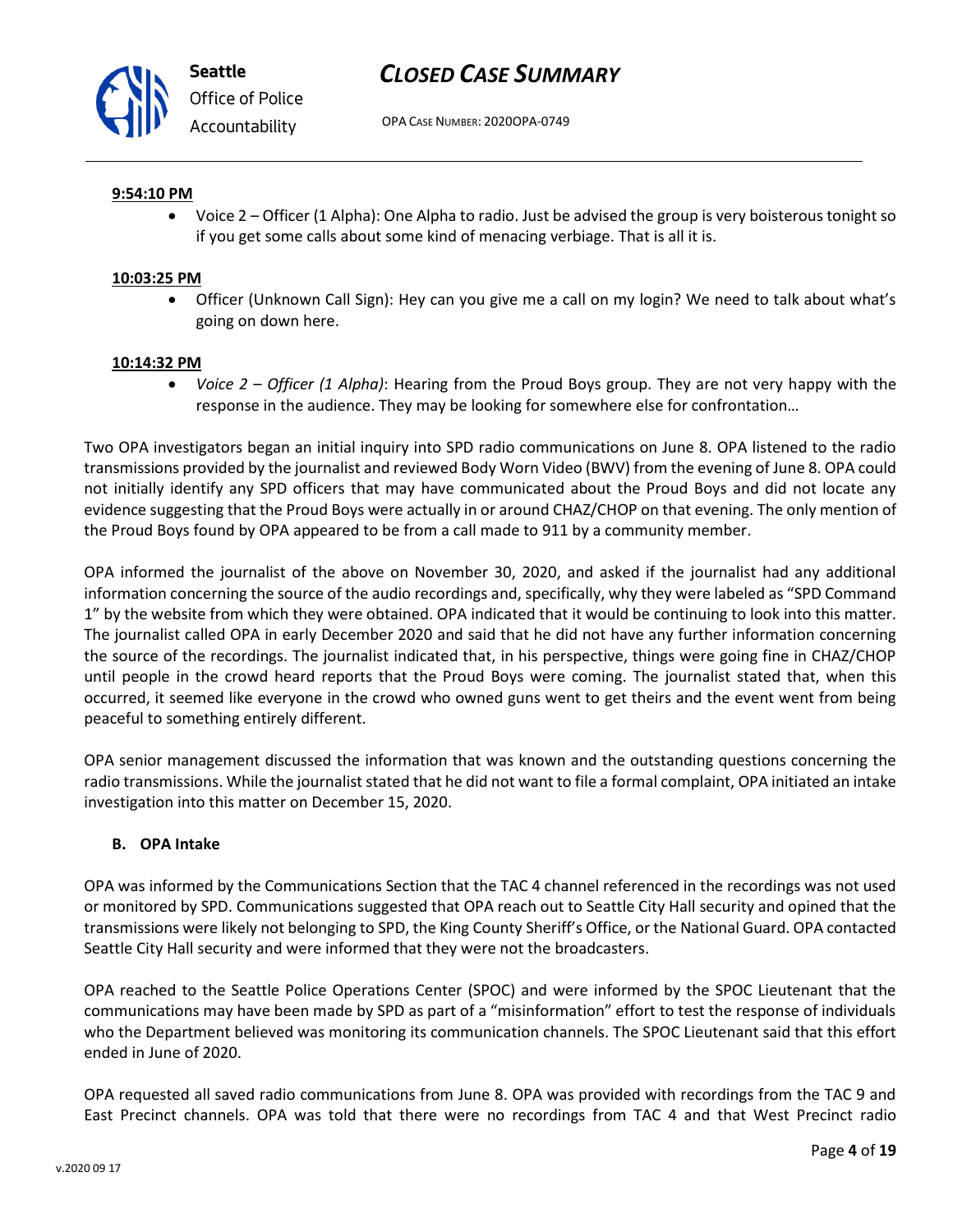**Seattle** *Office of Police Accountability*

# *CLOSED CASE SUMMARY*

OPA CASE NUMBER: 2020OPA-0749

transmissions were not saved. After reviewing the TAC 9 and East Precinct radio recordings, OPA heard no mention of the Proud Boys or transmissions consistent with the recordings provided by the journalist.

OPA was subsequently informed by a member of SPD's Intelligence Unit that there was, in fact, a misinformation effort that was approved, ordered, and led by Named Employee #1 (NE#1), then an Assistant Chief who has since retired from the Department. The Intelligence Unit stated that it was not involved.

Based on this information, OPA commenced a full investigation into this matter on January 3, 2021.

## **C. OPA Investigation**

OPA's investigation included: (1) interviewing multiple SPD employees, including NE#1, multiple times; (2) reviewing third-party video that showed what was happening within CHOP/CHAZ both prior to and after its occupants learned of the radio transmissions surrounding the Proud Boys; (3) reviewing BWV; (4) reviewing other documentary evidence; and (5) conducting email searches for the accounts of multiple chiefs, supervisors, and officers.

### **1. OPA Interviews**

## **i. Named Employee #1's First OPA Interview**

Named Employee #1 was interviewed twice. During his first interview, NE#1 said that, at the time of the incident, he was a Captain. He told OPA that SPD engaged in a "misinformation" effort because it determined that individuals were "listening to and then reacting to what we were doing over the radio." He stated that he assigned an officer – referred to here as Named Employee #2 (NE#2) – "to come up with a system where we were just kind of feeding information kind of more mundane, routine kind of information of the radio to make it look like we had more officers out there doing regular stuff." NE#1 believed that NE#2 recruited another officer – Witness Officer #1 (WO#1) – to assist. NE#1 indicated that SPD "didn't want to alarm anyone." He provided the following explanation:

> [There was] no intent to put any kind of false narrative out there, as far as like Proud Boys, or anything, that was not the guidance that I that I gave to those. I just wanted to see if that was something that would, that could actually work, but it was all more routine kind of movement, you know, we're going to go here to there, let's deliver food, let's do that kind of stuff like that, just to kind of see what the reaction would be. But there was no no intent to you know, provide any kind of false information. Certainly not Proud Boys, that none of that kind of stuff that any of the guidance that I gave to the officers to, to react or do what they do.

NE#1 said that he did not seek approval for the misinformation from either the then-Chief of Police or the Assistant Chief of Patrol Operations. He stated that it was his idea. NE#1 did not contemporaneously know that the officers were using the Proud Boys in their communications; however, he later learned this. He believed that he was informed by someone at SPOC about this. He recalled the following: "I think somebody showed me as I recall, the—the actual live stream, like somebody was actually listening and typing the radio broadcasts over Twitter, and somebody was actually showing me as it was occurring." NE#1 said that, after he learned of the use of the Proud Boys in the transmissions, he spoke with officers about it.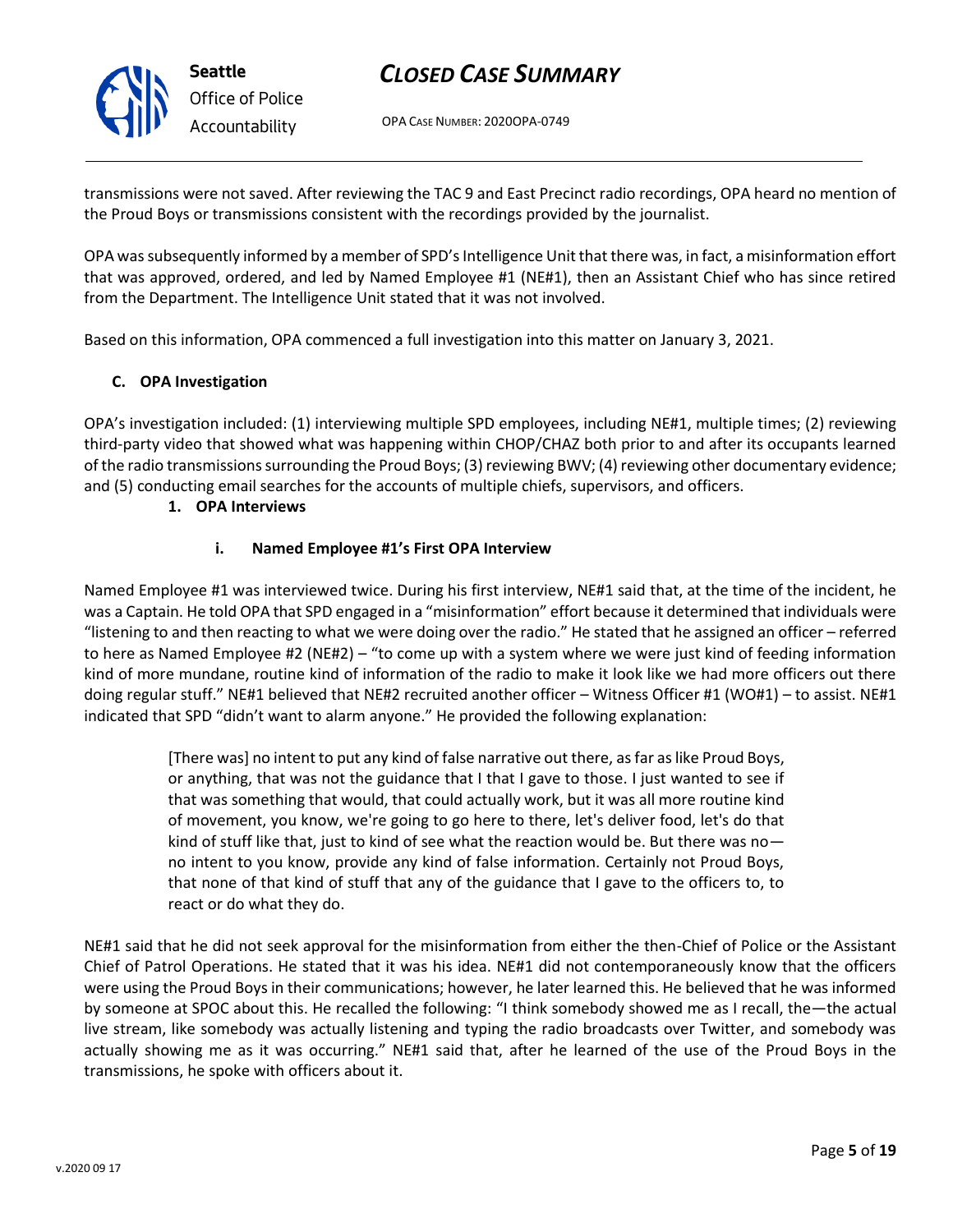

OPA CASE NUMBER: 2020OPA-0749

NE#1 told OPA that the misinformation effort lasted for one day. When asked specifically why it occurred on June 8, he stated:

> Well, I mean, I think it was, well, we were overrun with, you know, forces or protesters, you know, so obviously, I think the eighth is when the whole CHOP situation set up. We had , you know, because of the political situation, all our mutual aid partners that had abandoned us WSP, all the other agencies, King County backed away, refused to provide us support. Soon after, I think it was the National Guard that said that they had to pull back too, because of what was happening to that situation. So, there was a big concern that, you know, we were operating on an island, and we needed to be able to have the ability to respond in case something did happen. And so, the thought that if we could kind of, you know, separate some of the, you know, the—the forces there and get them into other areas, that allowed us the flexibility and the ability to operate.

NE#1 did not believe that the reference to the Proud Boys in the transmissions caused people in CHAZ/CHOP to get weapons to protect themselves. NE#1 stated the following: "People already had weapons. I mean officers we're getting injured by weapons on a daily basis. You know, I honestly in my mind, I don't think it really made a difference, you know, but I probably do think that—that, you know, that—that comment probably caused some alarm and that wasn't the intent."

## **ii. Named Employee #2's OPA Interviews**

At the time of his OPA interview, NE#2 was retired from SPD. He told OPA that he was working at SPOC and was assigned by NE#1 to participate in the misinformation effort. NE#2 stated that NE#1 asked him to "organize some folks that could broadcast anything that was mundane and kind of focus some attention on a location different than where the main police and protest interactions were happening." He recalled that NE#1 made this request because SPD's communications were being monitored by the protesters. WO#1 recruited other officers to assist him.

NE#2 said that it was decided that they would use a different phonetic alphabet than typically applied to announce the officers' call signs. This was done so SPD employees would know that the information was not authentic. NE#2 also recalled the goal being to broadcast miscommunications of activity taking place at a location different than around the East Precinct.

NE#2 reiterated that the officers were told by NE#1 not to engage in any communications that were "alarming" or "unusual." NE#2 did not recall any communications that involved the Proud Boys.

After listening to the recordings, NE#2 provided the names of officers whose voices he believed he heard. He said that he did not keep a list of who participated. He believed that some of the officers who assisted him were assigned to the North Precinct Anti-Crime Team. He did not hear WO#1's voice on the recordings. NE#2 did not know if any of the recordings of the transmissions were saved by SPD.

When asked about the use of the Proud Boys in the recording, NE#2 told OPA that he did not necessarily view it as being inappropriate. NE#2 explained: "I'm trying to equate it with, like, if we – if the broadcast included, you know, BLM protesters or, you know, some other group. But I think at the time it was just a way to try to make the broadcast seem realistic." In response to a question from OPA pertaining to the mention of guns in the audio recording and that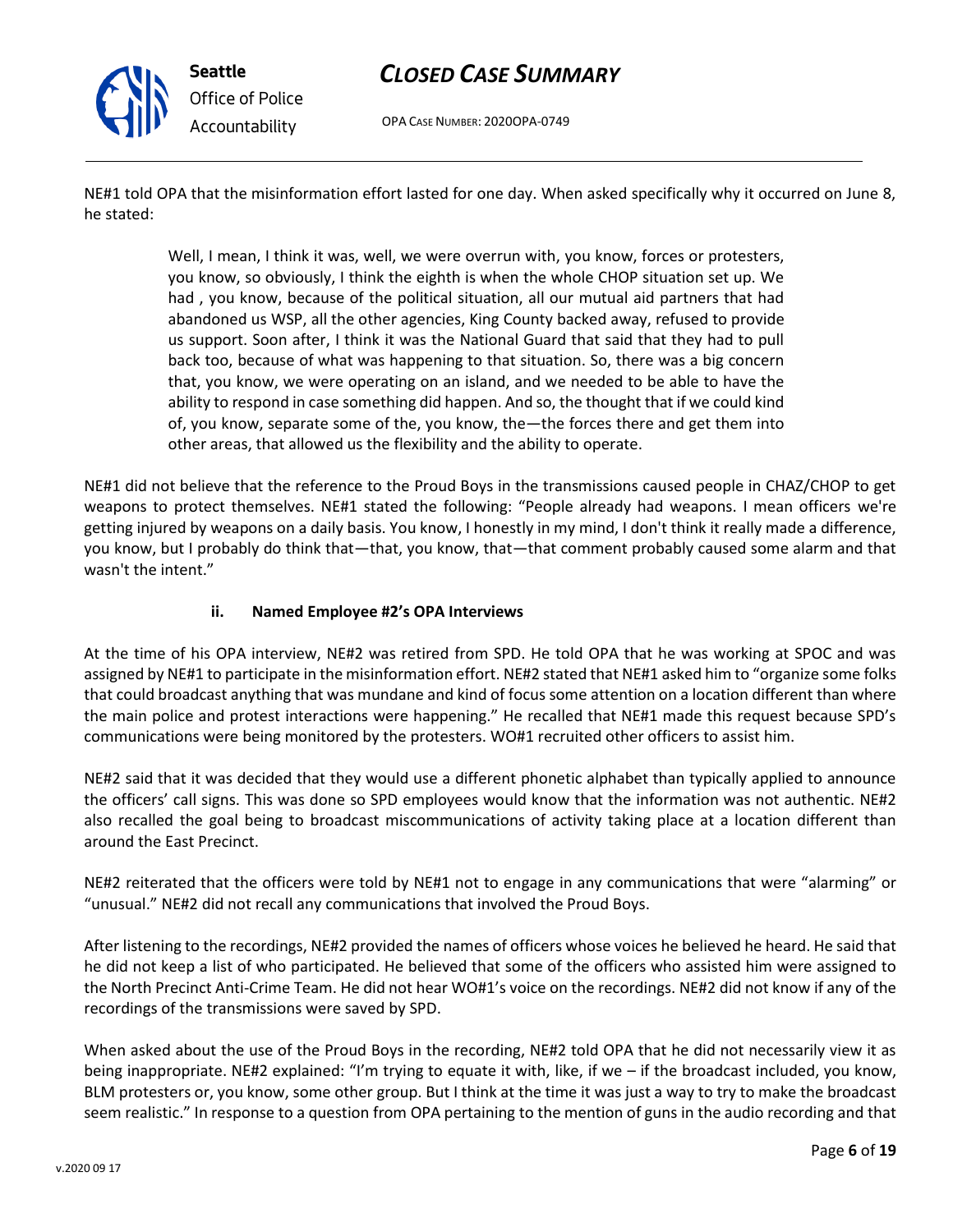

OPA CASE NUMBER: 2020OPA-0749

the Proud Boys were possibly looking for confrontation, NE#2 stated: "I believe there was some care taken to not incite that type of fear." He said, "I didn't think of this as a—we're targeting a group like the Proud Boys, or we're trying to incite fear that the Proud Boys are doing something. That was not the intention at all." NE#2 did not believe that this ruse shocked the conscience.

NE#2 was interviewed a second time but did not add any other pertinent information.

# **iii. Witness Officer #1's OPA Interview**

WO#1 confirmed that NE#2 recruited him to participate in the misinformation effort. After listening to the recordings, WO#1 said that he was not involved in that specific effort and said that he did not hear his voice. He said that his involvement in providing misinformation lasted for several days and consisted of "broadcasting nonsense" like what he was going to eat on a given day. He described the overall effort as poorly planned. He further questioned the operational need for the misinformation and whether it was consistent with policy. While he did not have concerns with the use of the Proud Boys, he acknowledged that it was important to be mindful of how such communications could be perceived by others.

# **iv. SPOC Captain's OPA Interview**

The SPOC Captain said that the misinformation effort was commenced in response to SPD learning that its communications were being monitored. He described what was occurring as a "really organized effort to try to counter what we [SPD] were doing." Ultimately, SPD transitioned to an encrypted frequency; however, because they were working with mutual aid resources, not everything could be moved to that channel.

NE#1 came up with the idea of engaging in a "mock broadcast." The purpose, according to the SPOC Captain, was to draw attention away from other ongoing SPD tactics. He recalled that NE#2 was assigned to coordinate the effort. The SPOC Captain did not recall significant parameters being placed around the work other than: "go do this thing and make it sound realistic…so that it would make people think that there was an actual police operation going on."

The SPOC Captain did not monitor the transmissions in real-time; however, he later learned that the Proud Boys had been mentioned. He raised this with NE#1. He recalled that NE#1 was of the mindset that SPD shouldn't be talking about the Proud Boys in the transmissions because "that's kind of controversial and may provoke a reaction that we're not really looking for." He believed that NE#1 discussed this with NE#2 at some point.

The SPOC Captain opined that the law enforcement purpose for engaging in the misinformation effort was to assist in providing a little relief to the officers, in terms of minimizing the people who knew where they were and what they would do next. He believed that this would, in turn, help prevent officers from being assaulted and to prevent them from being thwarted in what they were trying to achieve.

## **v. NE#1's Second OPA Interview**

During his second interview, NE#1 said that the use of the Proud Boys was contrary to the guidance he had given NE#2 for the misinformation effort. He stated that he wanted more routine information to be used during the transmissions.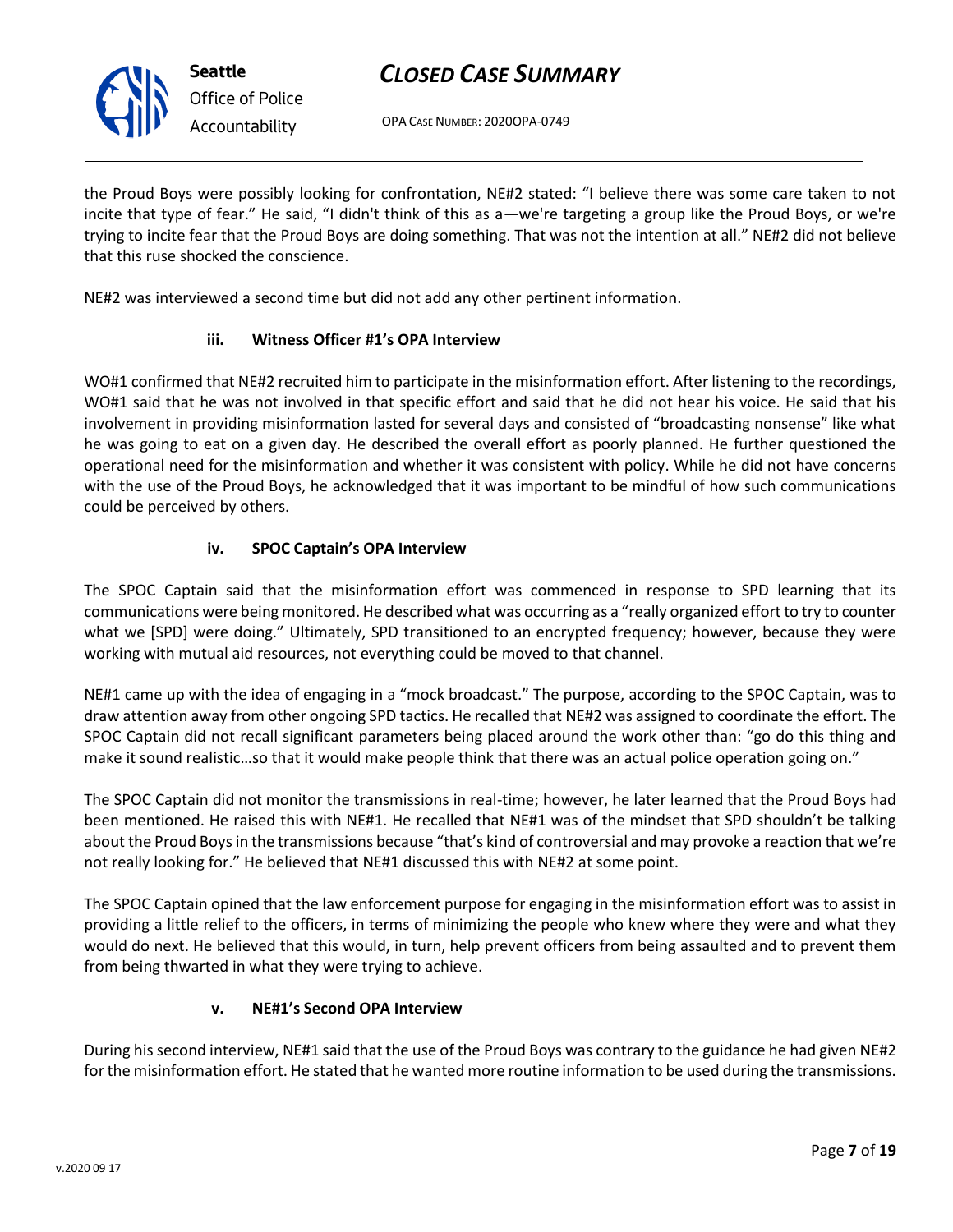

OPA CASE NUMBER: 2020OPA-0749

NE#1 reiterated that the purpose of the effort was to ensure the safety of SPD officers, including from being ambushed. He stated:

> Well, because when we decided to do this, it was really about protecting officers. And that was as far as we went. This was a pretty dangerous time in the city of Seattle. And my number one priority was to protect the health and safety of the officers, not just the ones that were at the protest scenes but all the officers that were out there doing their 911 calls, you know, so that was first and foremost in my mind. And so the thought was to keep them off balance, but we didn't think any deeper than that.

NE#1 told OPA that the recordings of the misinformation were not retained. He provided the following explanation:

[On] most of our major, like operations or protests that we have out there, we will request for and get a monitor frequency with a dispatcher for that to maintain the recordings for posterity, you know, one so that we can go out and understand the timelines about what—what things are happening, we'll specifically have our commanders in the field make announcements over the air so that it can be marked on the time—timespan of when things are happening like they say, okay, just received a bottle thrown at me, or were starting to get rocks and bottles, you know, or made an announcement over the PA, made my second announcement. So that it's taped, time and stamped, it's recorded not only on the dispatch log, but it's also recorded.

NE#1 recalled speaking with NE#2 about the miscommunication effort and telling him: "I don't want to alarm any other officers that may be scanning…" In response to a question concerning the lack of organization of the effort, NE#1 said: "It was something that we kind of threw together pretty quickly, you know, so I gave some guidance to [NE#2] to—to put that together, and I think he did the best he could with, you know, what he was trying to do." NE#1 acknowledged that there may have been a lack of planning, which he attributed to the "million" other things that were going on at that time. He said that, when he became aware that the Proud Boys were used, he spoke with NE#2 and told him that it should stop.

NE#1 disagreed that individuals were "peacefully protesting" in CHAZ/CHOP at the time of the misinformation effort concerning the Proud Boys. He said that, prior to this time, individuals within the zone were already setting up barricades. He told OPA the following:

> I think that there were people, regardless of whatever, people want to (unintelligible) under some—some false notion that there was a mention in one radio transmission of that, and then therefore, that we have armed checkpoints that are coming, regardless of whether that was happening, because there were people that were looking for an armed confrontation. Previous to these events, we've had folks in left leaning type groups, that, what is it, the John Brown Club, and then some of the other groups that would show up with arms and try to be confrontational or looking for confrontation. So, I think it's absolutely a false narrative that somebody is trying to advance. And it's ridiculous on its face. And that said, logic, the killings had happened inside the CHOP zone, and around the CHOP zone was a direct result of—of that, which is absolutely crazy. They got killed because you had lunatics that had weapons that were looking for a confrontation, and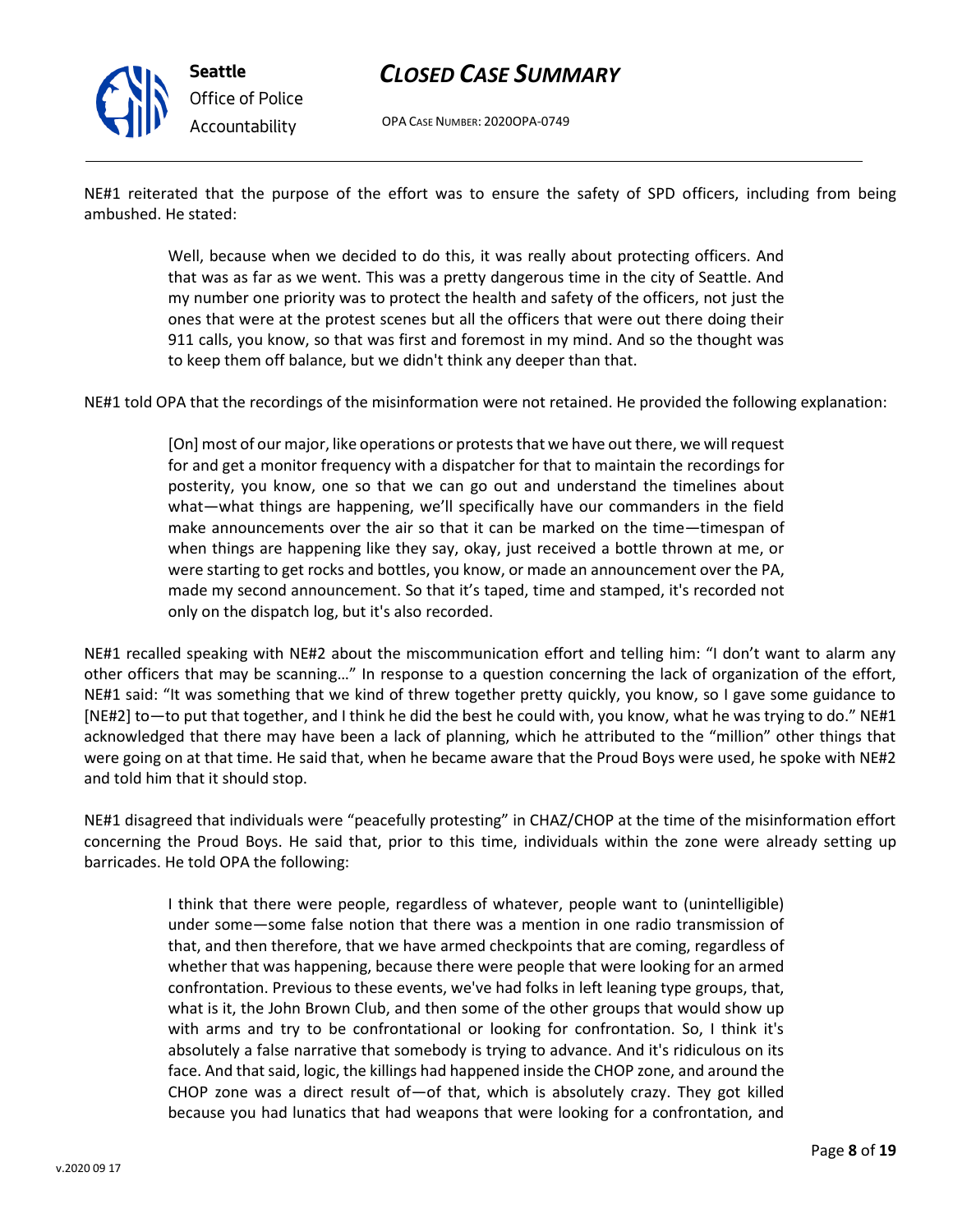

OPA CASE NUMBER: 2020OPA-0749

enforcing their own martial law within the zone, were killing people. That's the narrative that was happening. Those are the people that were attracted to it. Not this canard, red herring that—that—that because of this, that happened, that's absolutely a false narrative.

When asked how he could have handled this matter differently, NE#1 stated:

Well, yeah, I mean, I'd be more forceful and say that, you know, we are, you know, make sure that there's nothing controversial that—that goes out there, and everything is routine, you know, and I thought, my—my directions were fairly clear. But, you know, on the other—the conversely, I don't regret trying to do something, in an effort to protect our officers who I thought were very vulnerable just out on calls, you know, there was a very real threat of ambush, and assault on the officers. And I was willing to make a—make a—an effort in order to mitigate some of that I wasn't going to be able to prevent it, but at least if we could mitigate it and kind of throw them off base, then, you know, perhaps I could, you know, help provide some safety to the officers that have no choice but to respond to 911 calls.

NE#1 did not believe that he violated any SPD policies through his ordering and supervision of the misinformation effort.

## **vi. Witness Officer #2's OPA Interview**

Witness Officer #2 (WO#2) was one of the individuals identified as possibly taking part in the misinformation effort. He told OPA that, while he was involved in the effort, he did not make any transmissions concerning the Proud Boys. He told OPA that he was not working on June 8. He said that he recognized the voices of several of the officers. He identified them as Named Employee #3 (NE#3), Named Employee #4 (NE#4), Named Employee #5 (NE#5), and Named Employee #6 (NE#6). He said that he was least confident of hearing the voices of NE#5 and NE#6.

With regard to the misinformation effort generally, WO#2 could not recall what NE#2 told him about the effort, but said that his understanding of the goal was the following:

> [It was] was basically give radio information to try and split the groups and try to get them to respond to locations where police weren't actually present, to try to minimize their footprint, because during these times, they were monitoring our radio traffic very heavily, and coming in big groups, which were causing problems for police. So, the intention—the intent was to divide the group size to make it more manageable for police.

WO#2 did not recall being provided any training or parameters about what could be discussed during the transmissions. The officers' only contact person was NE#2 and WO#2 believed that NE#2 reported directly to NE#1.

## **vii. Attempted Interview of Named Employee #3**

During the course of this investigation, NE#3 left SPD. OPA contacted her twice seeking her consent to be interviewed. NE#3 ultimately declined via email to be interviewed.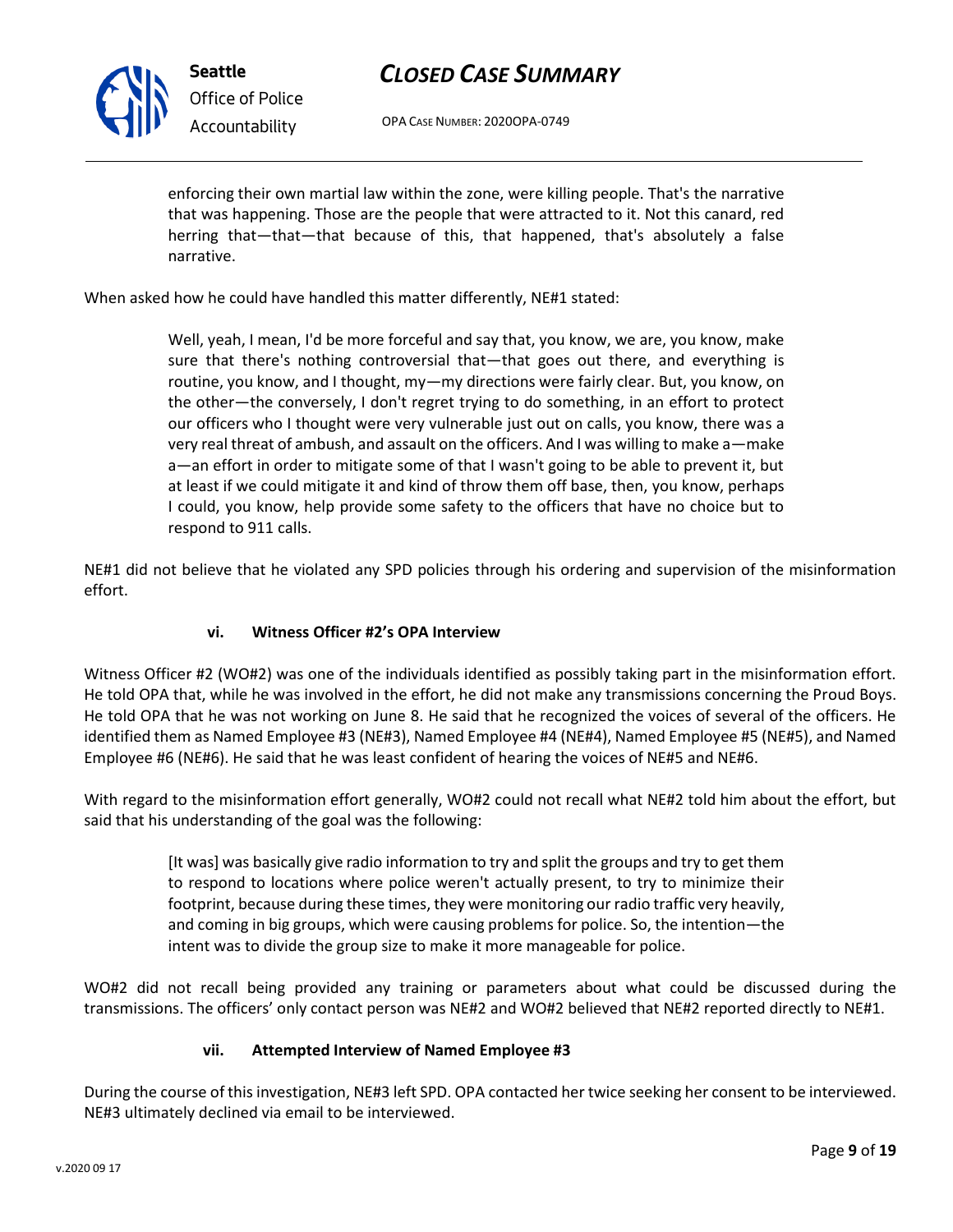OPA CASE NUMBER: 2020OPA-0749

### **viii. Named Employee #4's OPA Interview**

NE#4 left SPD in September 2020; however, he agreed to participate in an OPA interview.

He said that NE#2 asked him to be involved in the misinformation effort. After listening to the recordings, he identified himself as the officer using the 1 Alpha and 1 Adam call signs. He said that WO#1 provided the following guidance:

> It was described like, hey, we're, our radio traffic's being listened to, you know, it's, strategically we're not able to kind of as we go to do something, move here and there and whatnot. Basically, everyone's one step with a curve. So, whatever the strategic plan of the day was, for them for command was, it was harder to do and accomplish whatever goal was of that day or the time so, to me, it was use radio traffic. It was obviously being monitored by everybody else involved with protest, whether it was, whoever they were, I don't know what group of people it was. But people that either wanted to set up roadblocks or you know, kind of counter anything that SPD was trying to accomplish. So, this was used to divide attention. They would take what was being said and sent groups of people out, it was just kind of kept everyone out of the known and made it harder for them to kind of counter any strategic plan that was going on with SPD.

NE#4 believed that the effort was approved by the chain of command. He said that they would periodically discuss the effort with NE#2; however, there were no specific directions provided.

NE#4 could not recall how the decision was made to use the Proud Boys in the transmissions. NE#4 said that the officers were not told to discuss the Proud Boys but that they also did not receive instructions not to do so. When asked whether the use of the Proud Boys could have caused fear in people within CHAZ/CHOP, NE#4 said the following:

> In my mind, it was never about, let's - let's make them harden up or do anything. It was something that we knew that they were monitoring or suspect they're monitoring based off, we can see the chats, hey, let's go over here and find out let's split some groups and go there. If, you know, I imagined that was in there. Like I said it was the hot thing that was going on, was in those groups, keeping them separated, keeping a push around. So if we kept, you know, it's got groups monitor, follow them in the area, the back and forth that kept their attention to it. And it kept them thinking that maybe they need to send- they would send scouts out to go check areas which is diverting their resources around the area too. So that was in my head, in my mind, my thought plan was that that's the reason why we were doing that not to, you know, we've got this group, we know that there's fear, you know, that it brings up so let's go ahead and scare the heck out of them. I mean, it wasn't our plan. I don't think, I've never heard anyone say that we need to do this just to make them scared.

NE#4 noted that, even absent their communications, individuals within the zone were armed. He stated the following, specifically referencing a Community Member #1 (CM#1) (discussed more fully below in Section (C)(2)):

> You know, I've seen videos of him. During the time, even hours later as it's happening. People walking around and recruiting people as security, seeing the neighbors being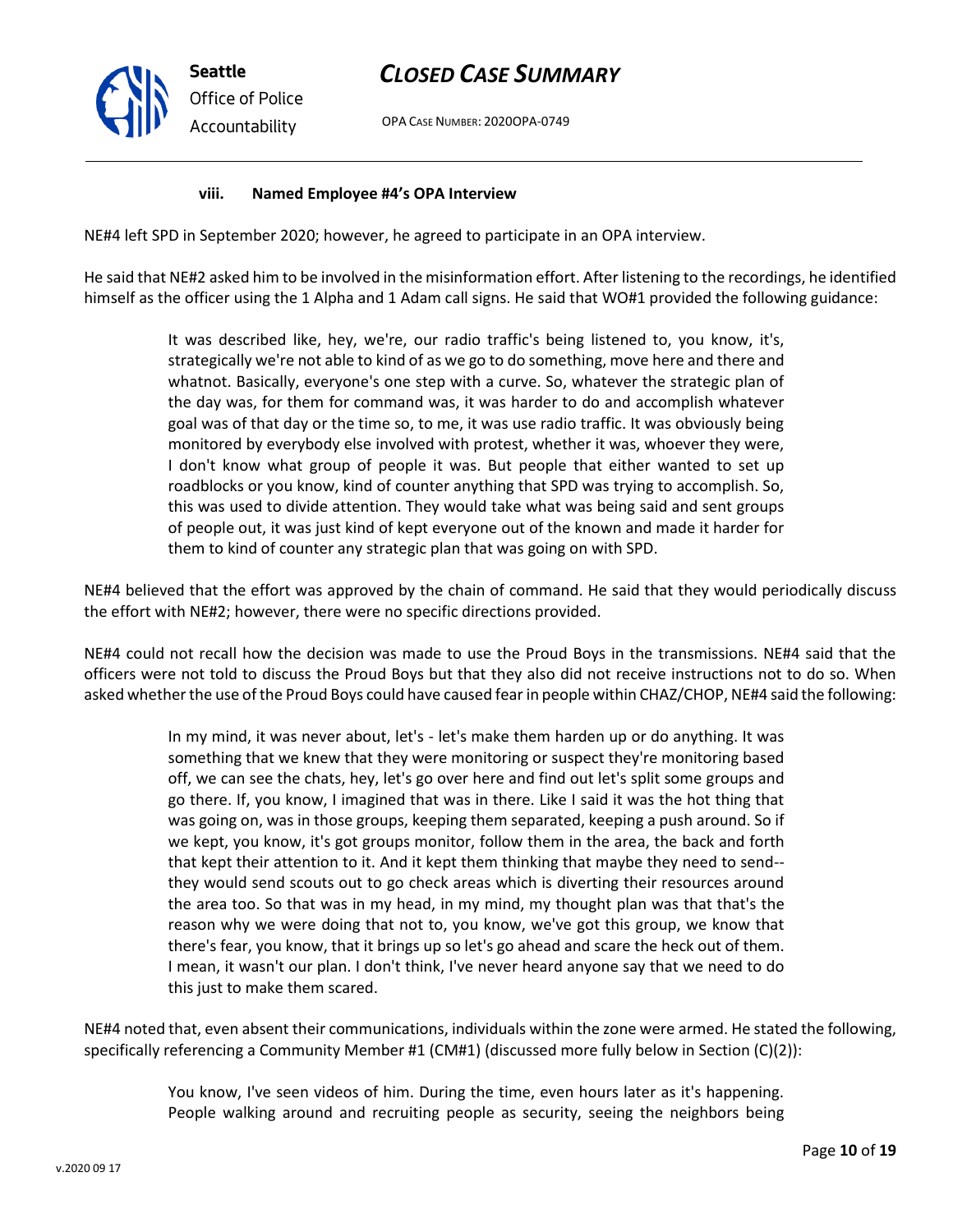OPA CASE NUMBER: 2020OPA-0749

stripped down. Asked they live there. You hear all the videos from them. You got normal people walking by getting stripped down by our security. I don't know if that's necessarily a fear of Proud Boys or just a thing they were doing.

NE#4 told OPA that, along with the references to the Proud Boys on June 8, the officers discussed a number of other topics, mostly innocuous. NE#4 stated: "It was an honest attempt to try to like I said, divert, nobody had any bad intentions with it. There's probably hours of audio where you can hear people talking about movies and snacks."

NE#4 was interviewed a second time but did not add any other pertinent information.

# **ix. Named Employee #5's OPA Interview**

NE#5 confirmed that he was one of the officers involved in making the communications concerning the Proud Boys. He did not recall who asked him to take part in the misinformation effort. NE#5 said that the purpose of the effort was to "see[] if we are, our transmissions are being monitored by the protesters." NE#5 did not remember who had the idea to use the Proud Boys as part of the transmissions. NE#5 told OPA that none of the communications he made referenced the Proud Boys or weapons.

After listening to the recordings, NE#5 identified himself as the officer who broadcasted at 10:03:25 PM without a call sign.

# **x. Named Employee #6's OPA Interview**

NE#6 also confirmed that he was involved in the transmissions concerning the Proud Boys. After listening to the recordings, he identified himself as using the 3 Echo call sign.

NE#6 said that he and other members of North ACT were approached by NE#2 and asked to take part in the misinformation effort. NE#2 did not provide them with any training or guidance as to what should or should not be communicated.

NE#6 did not remember why they chose to use the Proud Boys during the transmissions. NE#6 assumed that the goal was to "grab their attention" so that SPD could monitor their transmissions. NE#6 denied there was any intention to generate fear in the group by talking about the Proud Boys. He said that the protesters could have sent their bike scouts, which they have done repeatedly, to see there was not a group on that corner as was stated in the misinformation.

NE#6 felt that their effort was ultimately successful as protestors "were echoing our transmissions almost word for word immediately. It was rapid pace."

# **xi. Former Chief of Police's OPA Interview**

The former Chief of Police told OPA that she was not aware of any misinformation efforts being used, including one involving the Proud Boys. She told OPA that she would have expected to know about it, particularly if it was used during the demonstrations.

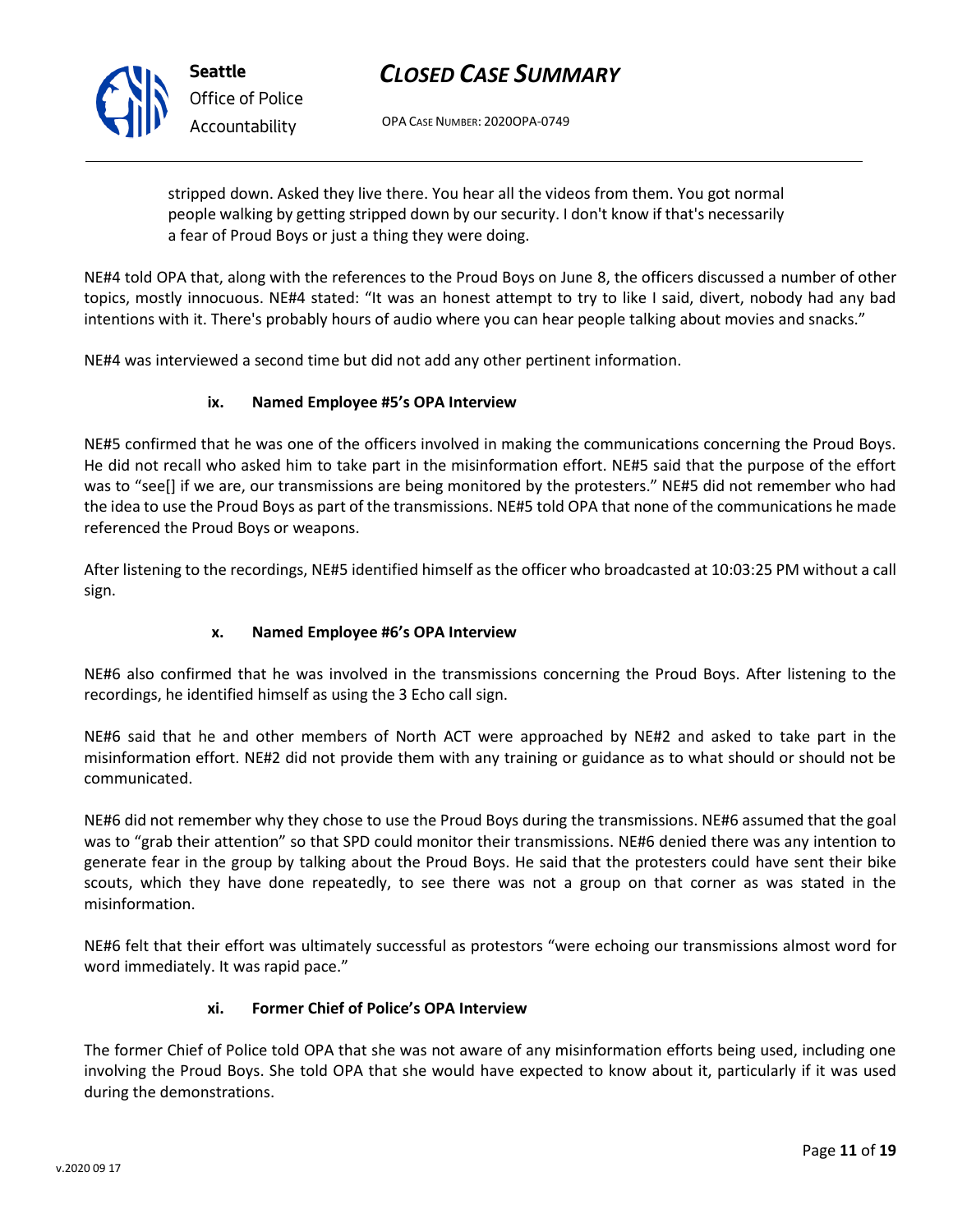OPA CASE NUMBER: 2020OPA-0749

### **xii. Assistant Chief of Patrol Operations' OPA Interview**

The Assistant Chief of Patrol Operations said that they were aware early on that their radio communications were compromised. Due to this, demonstrators were able to anticipate and counter SPD's movements and tactics. The Assistant Chief said that, at some point, they moved all communications to an encrypted channel.

The Assistant Chief said that he was generally aware of a misinformation effort that occurred on June 8, but that he was not involved in it. He said that it was overseen by NE#1. NE#1 provided his understanding of why the misinformation was used:

> [H]opefully get them to move to another area, I think the area that was mentioned, the radio transmissions are down around City Hall. So essentially move them away from the East Precinct to get to the downtown corridor that allow us to move our resources potentially, back towards the precinct.

The Assistant Chief was not aware at the time that the Proud Boys were used as part of the misinformation effort. When asked whether he felt that the use of the Proud Boys added to volatility of CHAZ/CHOP and the establishment of armed security, the Assistant Chief stated:

> I don't know if they're already set up at all or not. This was an event that triggered it. Seems like it's happening fairly quickly. So I imagine there must have been people armed around there at the time. But if the messaging caused that, again, that certainly wasn't the intent, the intent of any of these communications was just to move the people off the building [The East Precinct].

The Assistant Chief believed that CM#1 and the John Brown Gun Group were involved in arming demonstrators. However, he did not recall exactly when he learned this.

Despite the use of the Proud Boys, the Assistant Chief thought that a ruse was permitted under policy because of the life safety exception. He cited to the inability to operate out of the precinct and the events that occurred over the next several weeks. The Assistant Chief stated the following:

> Given the volatility situation, I think everyone is trying to do the best they could try to resolve a very complex situation, very dynamic circumstances, again, there's no attempt to instill fear or create alarm, I think, really, the goal was to try and without using force, move the crowd or get the crowd somehow distracted away from the precinct so potentially we could take the action to reoccupy the space.

The Assistant Chief told OPA that the misinformation effort should have been documented, including indicating why the misinformation was used. The Assistant Chief did not believe that the effort was documented here.

### **xiii. Patrol Lieutenant's OPA Interview**

OPA interviewed a Patrol Lieutenant who said that protestors were monitoring SPD frequencies during the demonstrations. He said that, on one occasion, he provided his cell phone number to another supervisor over the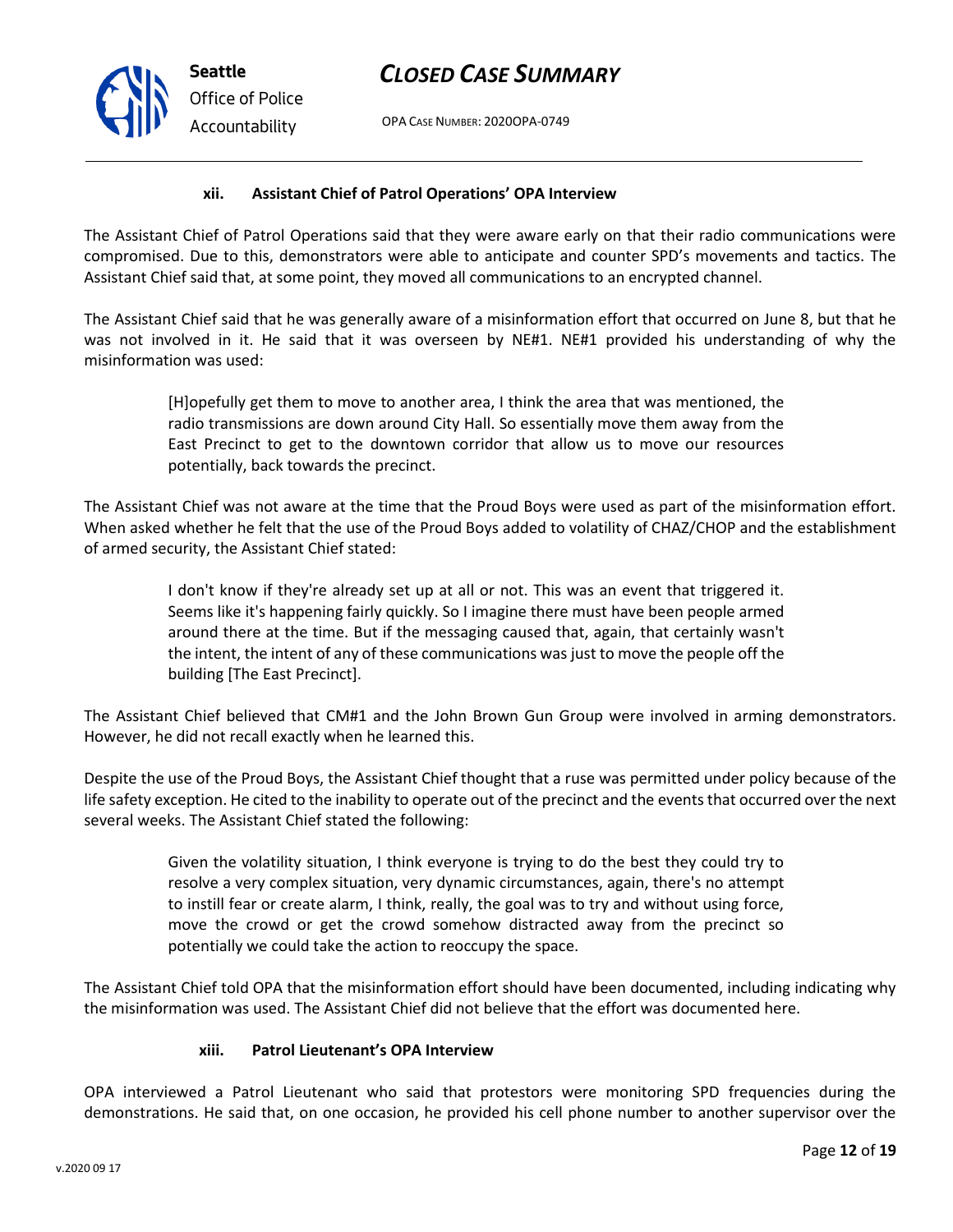OPA CASE NUMBER: 2020OPA-0749

radio. The Patrol Lieutenant said that, shortly thereafter, his "phone blew up" with protestors calling him. Eventually, they moved all SPD communications to an encrypted channel.

# **2. Third-Party Video**

**Seattle**

*Office of Police Accountability*

OPA watched video recorded by CM#1, an individual who was heavily involved in the commencement of CHAZ/CHOP and who provided weapons to individuals within the zone. The video was recorded at some point on the evening of June 8 and lasted approximately five and a half hours.

Just over 13 minutes into the video, CM#1 wrote on his Facebook Live feed: "Come out to 12<sup>th</sup> and Pine. Come strapped and not afraid. Do not bring bs. Keep the peace." Approximately 32 minutes into the recording, CM#1 discussed with others in the group setting up shifts to maintain the barricades that were set up on every street. He referenced the differing views within the zone on this and he talked about making sure people who know how to use firearms and legally carry them to bring them and protect the barricades. He mentioned seeing a person get shot during a demonstration the day prior.

Around one hour and 38 minutes into the recording, CM#1 was told by someone in the group that the Proud Boys were headed in their direction. It was noted that the information came from police radio transmission and that as many as 30 Proud Boys could be involved. Members of the group discussed the accuracy of the information. The group discussed finding someone with access to "solid police scanners."

At around two hours and eight minutes into the video, CM#1 opened the trunk of his vehicle and began handing out rifles to members of the group. At that same time, someone posted on CM#1's Facebook Live feed: "Proud Boys gonna get they ass whooped…"

At approximately three hours and twenty-one minutes into the video, an armed individual began speaking and reiterated the request that people volunteer to man barricades in the zone.

At the conclusion of the video, CM#1 encouraged the group to stay in the zone, maintain their presence, and protect the area.

## **3. Body Worn Video**

BWV from the morning of June 9, 2020, showed an SPD Captain and Lieutenant enter into CHAZ/CHOP. They asked to speak with who was "in charge." They met with an individual who said that he was "security." Another armed male approached the Captain and Lieutenant and stated: "All you pigs get the fuck out." The Lieutenant and other individuals tried to de-escalate the male, who said that the Mayor needed to come down to the zone and speak with them. A female told the Captain and Lieutenant that they needed to speak with CM#1, who was the "boss" and who would be back in the zone at noon. The Captain and Lieutenant had further conversations with other individuals in the zone, including those who were armed, prior to leaving.

OPA found no other potentially relevant BWV.

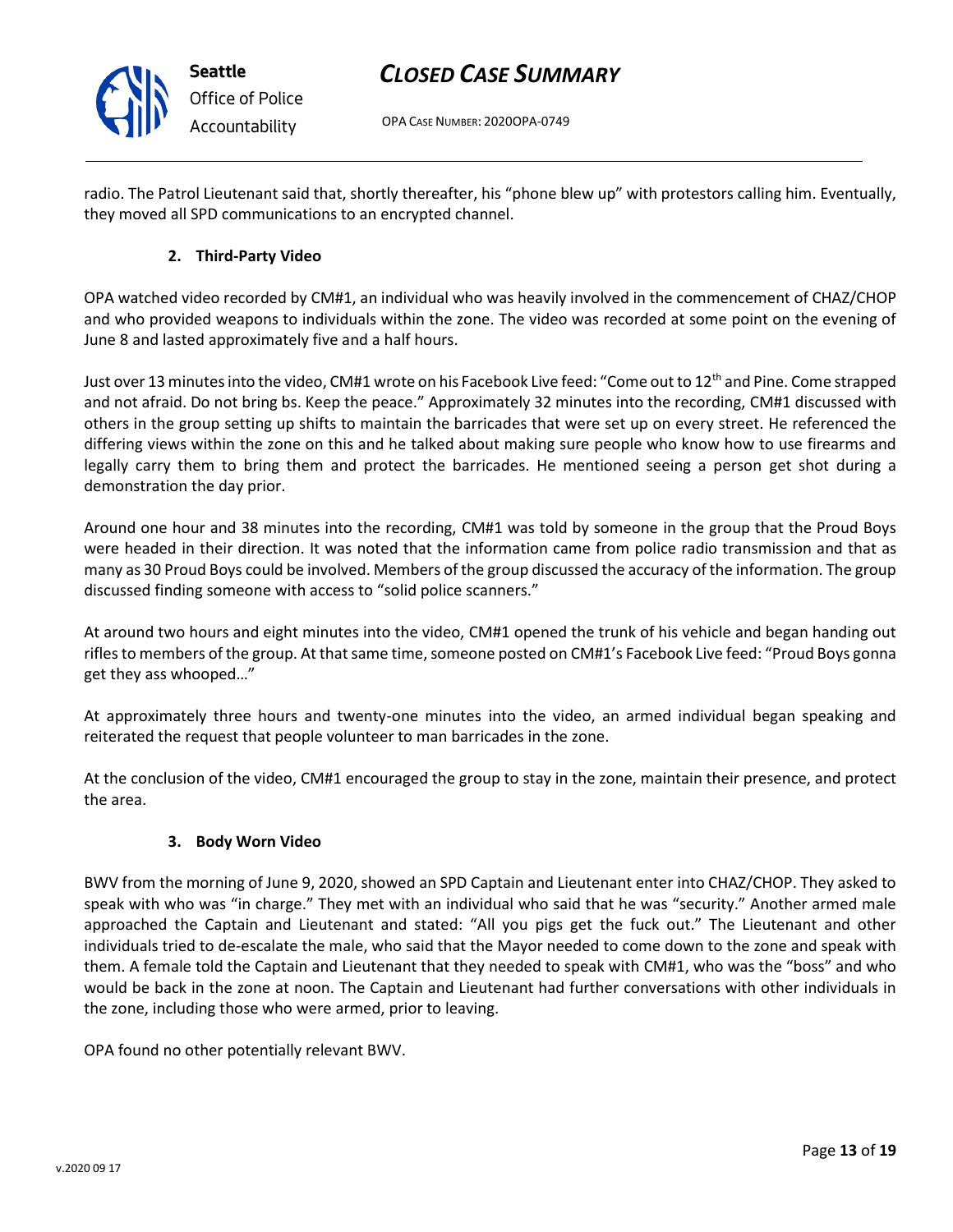OPA CASE NUMBER: 2020OPA-0749

# **4. Email Searches**

OPA reviewed the emails for multiple SPD employees –including the involved and witness employees in this case—to locate any communications sent or received from June 7, 2020 through June 10, 2020 and using specified key words. OPA found no responsive documents.

# **5. Other Documentary Evidence**

OPA reviewed publicly available information concerning CHAZ/CHOP and, specially, the presence of weapons and armed individuals within. One publication stated the following: "Protesters accepted open carry of firearms as a provision of safety. Members of the self-described anti-fascist, anti-racist and pro-worker CG#1 were reported on June 9 as carrying rifles in the zone in response to rumors of an attack by the right-wing Proud Boys."

OPA reviewed the CG#1's website but did not locate any information concerning the organization's presence within CHAZ/CHOP and/or its involvement in patrolling it/providing security.

OPA attempted to reach a representative of CG#1 and was provided with the following response: "The CG#1 as an organization had no involvement in providing armed security for the autonomous zone in June of 2020."

# **ANALYSIS AND CONCLUSIONS:**

# **Named Employee #1 - Allegation #1** *5.001 – Standards and Duties 6. Employees May Use Discretion*

As indicated in SPD Policy 5.001-POL-6, "[e]mployees are authorized and expected to use discretion in a reasonable manner consistent with the mission of the department and duties of their office and assignment." This policy further states that "[D]iscretion is proportional to the severity of the crime or public safety issue being addressed." (SPD Policy 5.001-POL-6.)

As a threshold matter, OPA finds that NE#1 ordered and maintained supervisory authority over the misinformation effort. The officers that engaged in the effort did so in compliance with orders from the chain of command. Accordingly, OPA finds that NE#1, not the individual officers, bears responsibility for what subsequently occurred.

After reviewing all of the evidence, OPA finds that NE#1 abused the law enforcement discretion afforded to him in three respects. First, he approved and oversaw a misinformation effort without providing sufficient guidelines around what should be discussed during the transmissions. Virtually all of the officers interviewed by OPA said that they were never told what to say or not say, including mentioning the Proud Boys. The failure to provide sufficient safeguards resulted in the use of misinformation that was problematic, as discussed more fully below.

Second, NE#1 did not ensure that the effort was appropriately supervised. While this was in part NE#2's fault, he was, in turn, supervised by NE#1, who ultimately controlled the effort. OPA finds this to be particularly significant as several of the officers said that they had never engaged in this type of misinformation effort before and did not know what they were doing – or what they were expected to do.



*Office of Police Accountability*

**Seattle**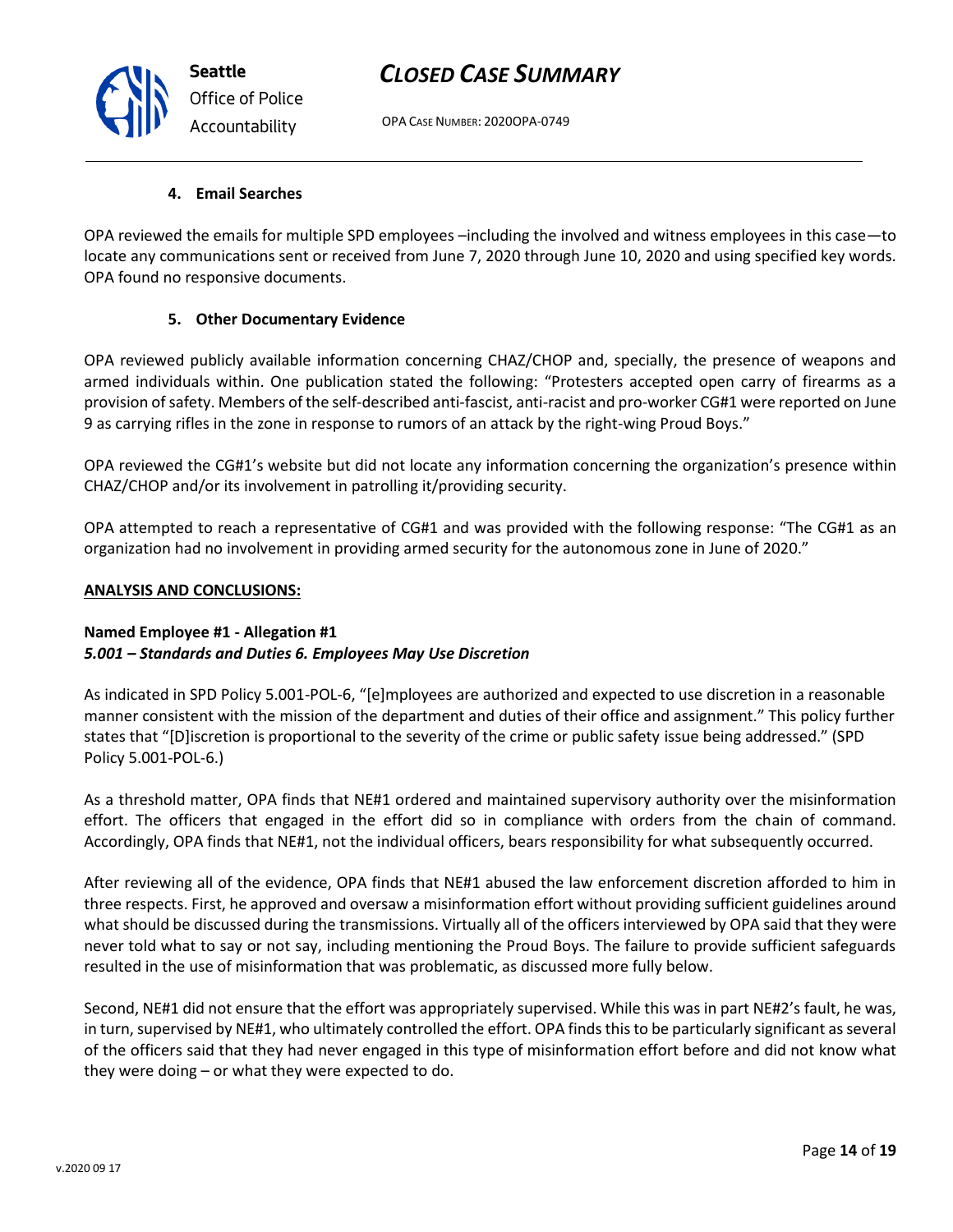OPA CASE NUMBER: 2020OPA-0749

Third, NE#1 did not cause any of the misinformation effort to be documented. For example, there was no after-action report or other paperwork indicating what was done and why. This made it extremely difficult for OPA to reconstruct the events after the fact. Similarly, the recordings of the transmissions were not recorded by SPD. While perhaps this was not within NE#1's purview, it still goes to an overall lack of documentation of the effort. But for the journalist providing the recordings to OPA and the recordings being preserved by a website, no evidence would have existed to assist in this investigation.

For these reasons, OPA recommends that this allegation be Sustained.

Recommended Finding: **Sustained**

### **Named Employee #1 - Allegation #2** *5.001 – Standards and Duties 11. Employees Shall Be Truthful and Complete in All Communication (Ruses, when appropriate)*

SPD Policy 5.001-POL-11 prohibits officers from engaging in dishonesty. However, the policy allows for deception to be knowingly used in three specific scenarios: (1) where there is an exigent threat to life safety or public safety; (2) the deception is necessary due to the employee's assignment (i.e. undercover); and/or (3) there is a need to acquire information for a criminal investigation. Even if the deception is permitted under one of these exceptions, Washington State Law requires that the ruse and the use thereof must not be so "shocking" to violate "fundamental fairness."

Here, NE#1 articulated that the ruse was appropriate, citing to the first exception. While OPA agrees that there was a law enforcement interest in ensuring that SPD communications were not being monitored and, thus, maintaining the safety of officers, OPA does not believe that there is any evidence in the record indicating that, at the time the Proud Boys ruse was used, there was an exigent threat to life safety or public safety. To the contrary, when the ruse was used, SPD officers had already removed themselves from the vicinity of the East Precinct and CHAZ/CHOP was being created. While anger and emotion were high within CHAZ/CHOP, there was no ongoing violence within the zone or imminent violence that could have been reasonably foreseen.

Even more problematic was the use of the Proud Boys as part of the misinformation effort. Much of the misinformation effort included officers discussing innocuous topics, such as movies or what they would eat the next day. This would have been acceptable under policy and law to test the monitoring of communications and would have been sufficient to achieve that goal. However, the use of the Proud Boys when it was known that the transmissions would be monitored took a volatile situation and made it even more so. It was reasonably foreseeable to believe that the demonstrators would be afraid and concerned that the Proud Boys – some of whom were said to be open-carrying – would come to CHAZ/CHOP. It was also reasonably foreseeable to believe that this could cause demonstrators within the zone to take steps to arm and defend themselves. Indeed, over the past several years, there had been multiple physical conflicts – some fatal in other cities – between left and right-leaning protestors.

This conclusion is not altered by the fact that, at least based on CM#1's Facebook Live video, there was an intent among some of the individuals within CHAZ/CHOP to arm themselves and guard the barricade before the misinformation concerning the Proud Boys was known to them. In OPA's perspective, it is still the case that discussing the Proud Boys, that they were armed, and that they may be moving in the direction of CHAZ/CHOP improperly added fuel to the fire and could have had dire results.

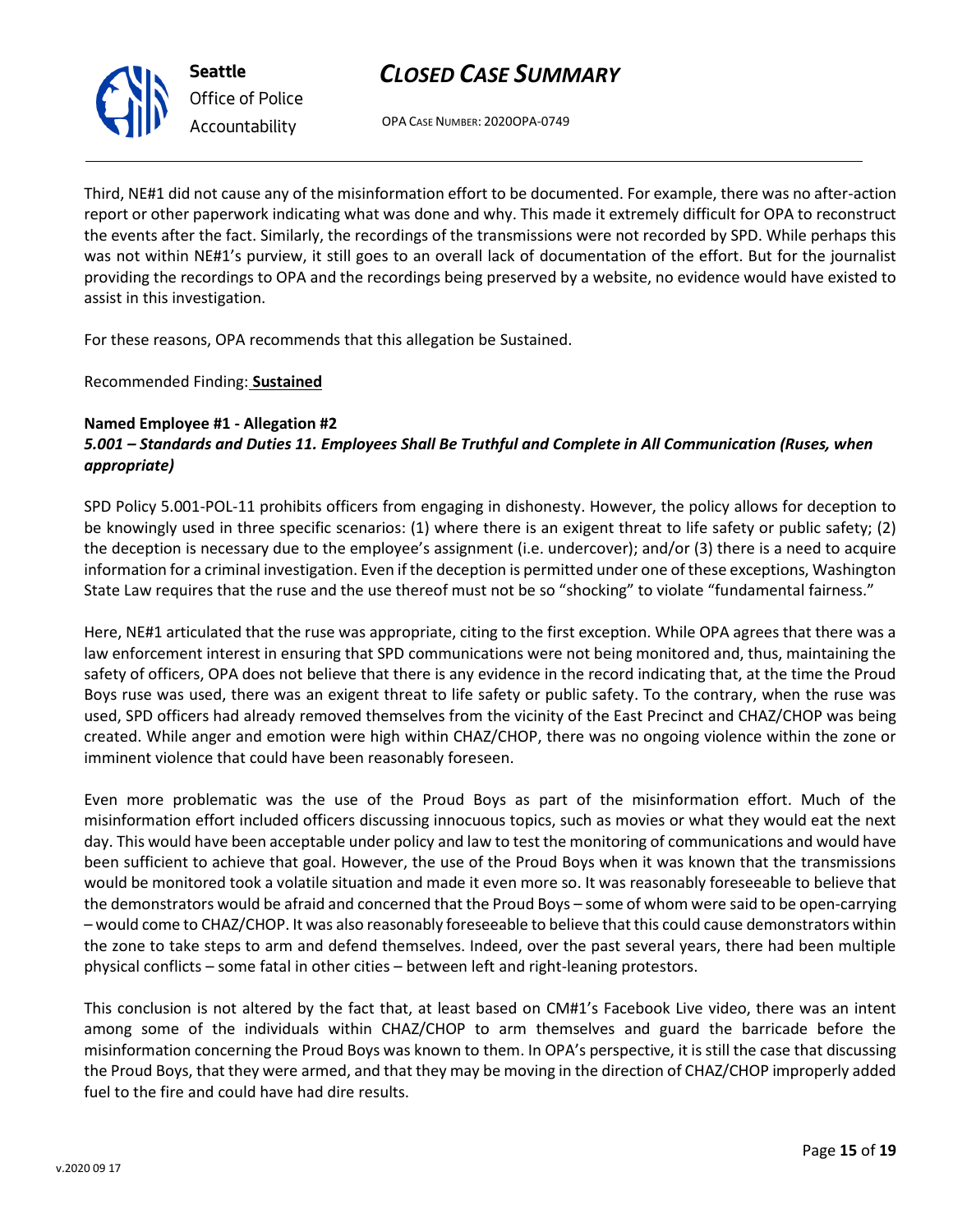

**Seattle** *Office of Police Accountability*

# *CLOSED CASE SUMMARY*

OPA CASE NUMBER: 2020OPA-0749

Given all of the above and based on the known facts and circumstances at the time, OPA believes that the use of the Proud Boys in the misinformation effort was an improper ruse that violated policy. Even though NE#1 may not have requested that this content be part of the transmissions, he was responsible because he supervised the effort. Accordingly, OPA recommends that this allegation be Sustained.

### Recommended Finding: **Sustained**

### **Named Employee #1 - Allegation #3** *5.001 – Standards and Duties 10. Employees Shall Strive to be Professional*

OPA finds that this allegation is fully subsumed in Allegations #1 and #2. Accordingly, OPA recommends that it be removed.

Recommended Finding: **Allegation Removed**

### **Named Employee #2 - Allegation #1** *5.001 – Standards and Duties 6. Employees May Use Discretion*

OPA finds that NE#2 also bears responsibility for the improper ruse that was used. Specifically, OPA finds that NE#2 failed to sufficiently supervise the misinformation effort and that this resulted in a lack of clarity concerning what could be said and how the effort should be documented. This was particularly important here given the tenor of the demonstrations and the need to reduce conflicts and violence, as well as the fact that virtually all of the officers involved in the effort said that they had never been tasked with a similar assignment before. The absence of these safeguards resulted in the use of an improper ruse.

While NE#1 is predominantly accountable for what went wrong here, NE#2 also has culpability as, in OPA's opinion, he failed to appropriately exercise the discretion afforded to him. Accordingly, OPA recommends that this allegation be Sustained.

Recommended Finding: **Sustained**

### **Named Employee #2 - Allegation #2** *5.001 – Standards and Duties 11. Employees Shall Be Truthful and Complete in All Communication (Ruses, when appropriate)*

As discussed above, OPA finds that NE#2 bears responsibility for the improper use of a ruse during the misinformation effort. Accordingly, OPA recommends that this allegation be Sustained as against him.

Recommended Finding: **Sustained**

## **Named Employee #2 - Allegation #3** *5.001 – Standards and Duties 10. Employees Shall Strive to be Professional*

OPA finds that this allegation is fully subsumed in Allegations #1 and #2. Accordingly, OPA recommends that it be removed.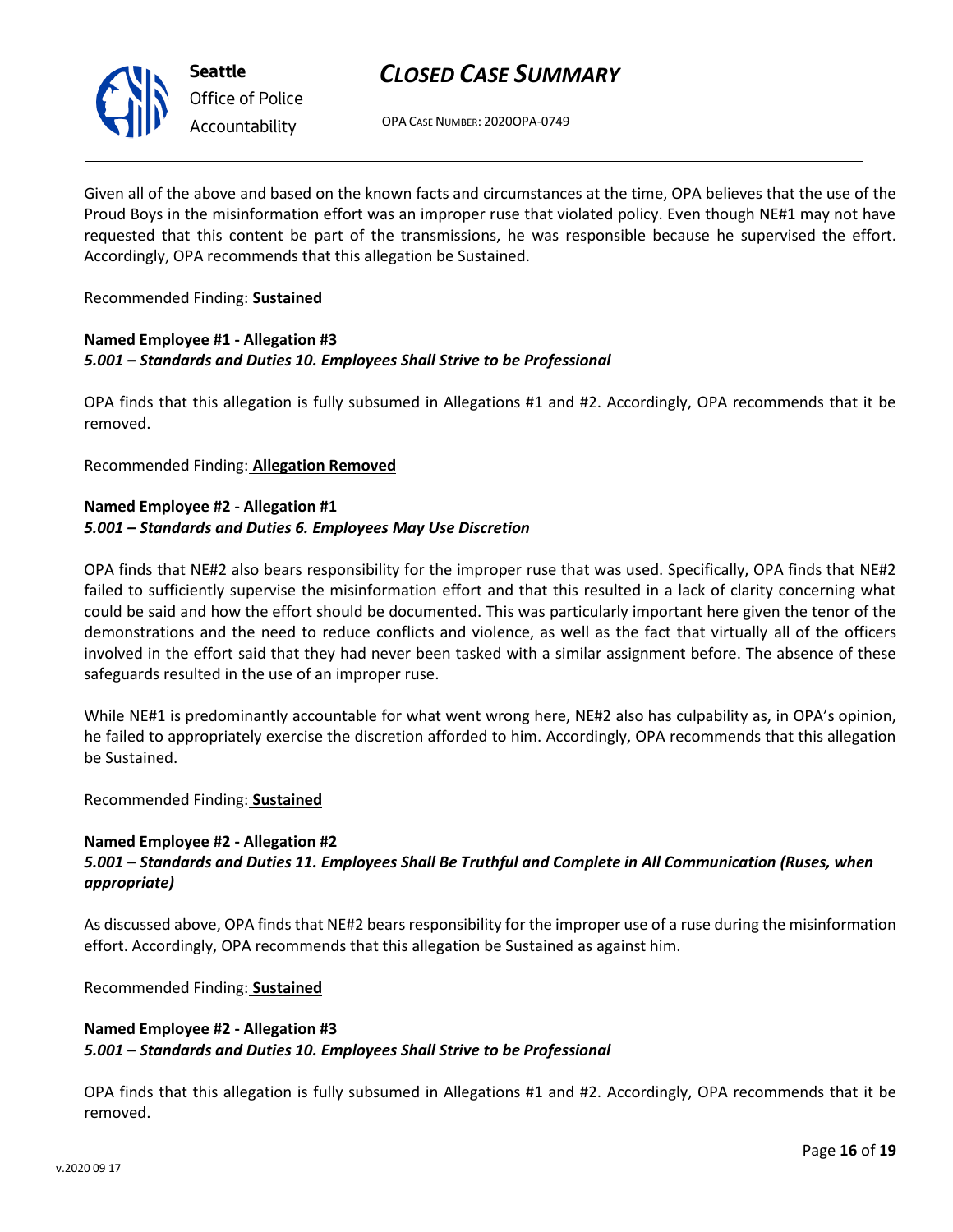OPA CASE NUMBER: 2020OPA-0749

### Recommended Finding: **Allegation Removed**

## **Named Employee #3 - Allegation #1** *5.001 – Standards and Duties 6. Employees May Use Discretion*

While Named Employees #3 through #6 carried out the ruse and improperly used the Proud Boys during their transmissions, OPA finds that this was predominantly attributable to the lack of supervision and guidance provided to them by NE#1 and NE#2. For this reason, OPA recommends that the allegations be Sustained against the supervisory employees and the allegations against the officers be removed. However, OPA reiterates its belief that the officers exercised poor judgment in choosing to reference the Proud Boys independent of the clear lack of command supervision.

Recommended Finding: **Allegation Removed**

### **Named Employee #3 - Allegation #2**

# *5.001 – Standards and Duties 11. Employees Shall Be Truthful and Complete in All Communication (Ruses, when appropriate)*

For the same reasons as stated above (*see* Named Employee #3 – Allegation #1), OPA recommends that this allegation be removed.

Recommended Finding: **Allegation Removed**

## **Named Employee #3 - Allegation #3** *5.001 – Standards and Duties 10. Employees Shall Strive to be Professional*

For the same reasons as stated above (*see* Named Employee #3 – Allegation #1), OPA recommends that this allegation be removed.

Recommended Finding: **Allegation Removed**

## **Named Employee #4 - Allegation #1** *5.001 – Standards and Duties 6. Employees May Use Discretion*

For the same reasons as stated above (*see* Named Employee #3 – Allegation #1), OPA recommends that this allegation be removed.

Recommended Finding: **Allegation Removed**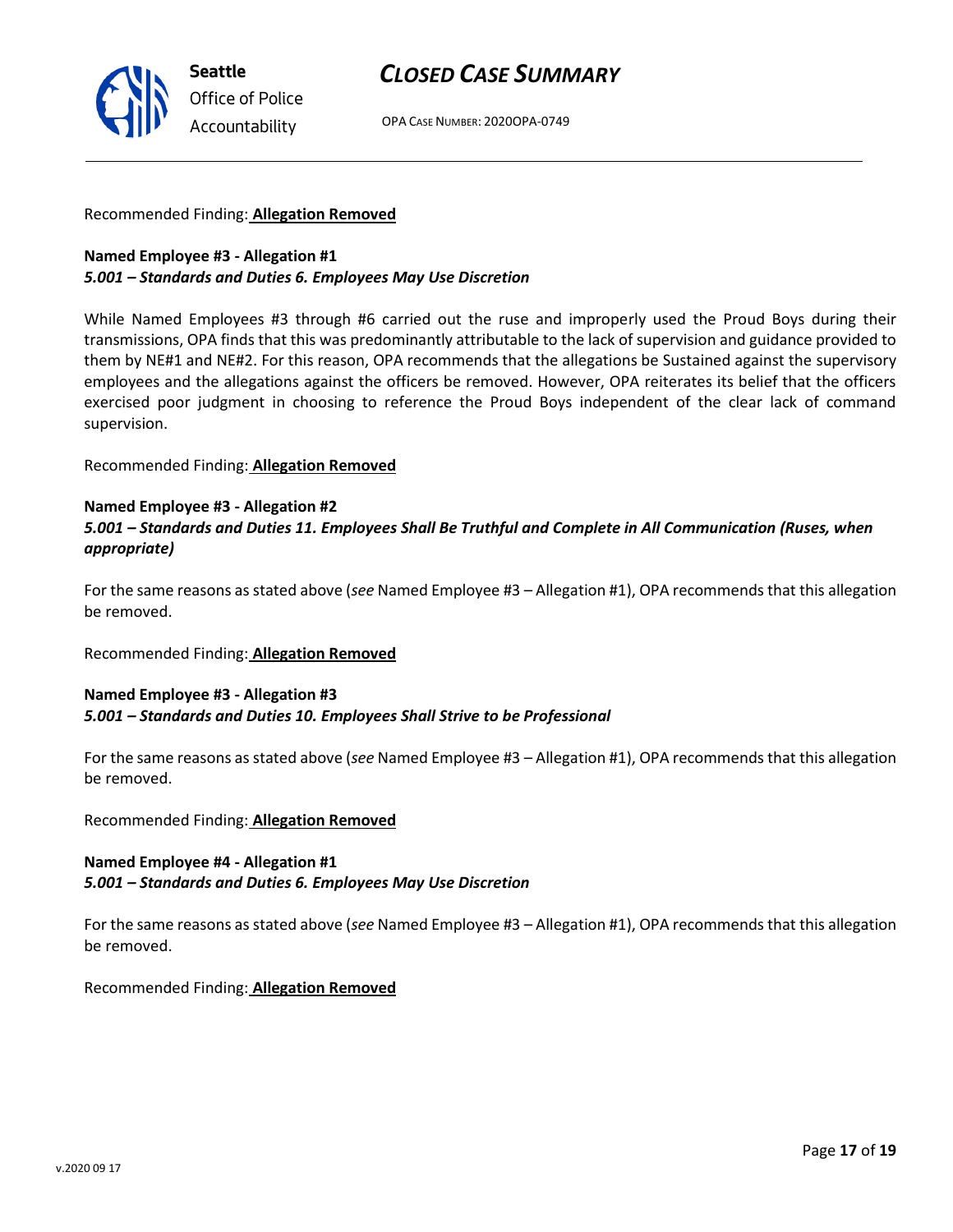

OPA CASE NUMBER: 2020OPA-0749

## **Named Employee #4 - Allegation #2** *5.001 – Standards and Duties 11. Employees Shall Be Truthful and Complete in All Communication (Ruses, when appropriate)*

For the same reasons as stated above (*see* Named Employee #3 – Allegation #1), OPA recommends that this allegation be removed.

Recommended Finding: **Allegation Removed**

# **Named Employee #4 - Allegation #3** *5.001 – Standards and Duties 10. Employees Shall Strive to be Professional*

For the same reasons as stated above (*see* Named Employee #3 – Allegation #1), OPA recommends that this allegation be removed.

Recommended Finding: **Allegation Removed**

# **Named Employee #5 - Allegation #1** *5.001 – Standards and Duties 6. Employees May Use Discretion*

For the same reasons as stated above (*see* Named Employee #3 – Allegation #1), OPA recommends that this allegation be removed.

Recommended Finding: **Allegation Removed**

# **Named Employee #5 - Allegation #2** *5.001 – Standards and Duties 11. Employees Shall Be Truthful and Complete in All Communication (Ruses, when appropriate)*

For the same reasons as stated above (*see* Named Employee #3 – Allegation #1), OPA recommends that this allegation be removed.

Recommended Finding: **Allegation Removed**

## **Named Employee #5 - Allegation #3** *5.001 – Standards and Duties 10. Employees Shall Strive to be Professional*

For the same reasons as stated above (*see* Named Employee #3 – Allegation #1), OPA recommends that this allegation be removed.

Recommended Finding: **Allegation Removed**